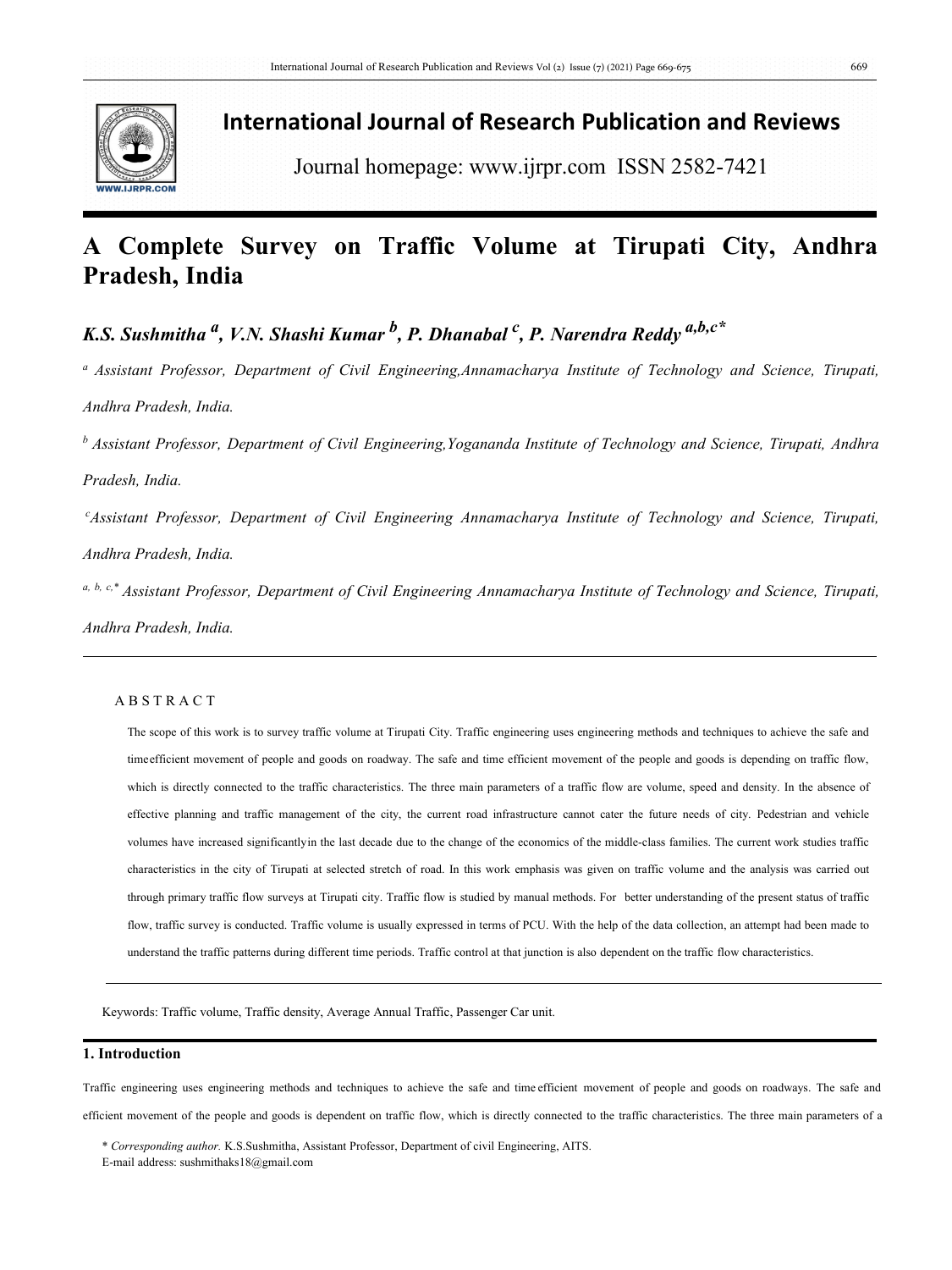traffic flow are volume, speed and density. In the absence of effective planning and traffic management of the city, the current road infrastructure cannot cater the future needs of the city. Effective planning and traffic management can be achieved by proper analysis of site condition, traffic flow patterns, population of vehicles flowing in that particular route etc. In this study we have conducted traffic volume studies to know the peak hour flow and traffic flow patterns on week days and week end Here in transportation volume serves the same purpose. For planning, designing and operation of transportation system the first and foremost requirement is volume. Volume is simply the number of vehicles passing a section of a roadway. Expressing traffic volume as number of vehicles passing a given section of road or traffic lane per unit time will be inappropriate when several types of vehicles with widely varying static and dynamic characteristics are comprised in the traffic. The problem of measuring volume of such heterogeneous traffic has been addressed by converting the different types of vehicles into equivalent passenger cars and expressing the volume in terms of Passenger Car Unit (PCU) per hour. The interaction between moving vehicles under such heterogeneous traffic condition is highly complex. Again volume is not constant. It increases with time. So a continuous method of 2 calculating volume is a matter of great importance for smooth functioning of transportation system. If volume data is not found on a continuous basis, then the transportation system may fail and the economy of the country may face a great difficulty.

Traffic Data Collection is basic requirements for transport planning. Traffic Data formsan integral part of national economics and such knowledge is essential in drawing up a rational transport policy for movement of passengers and goods by both government and the private sectors. Traffic Volume Count is counting of number of vehicles passing through a road over a period of time. Traffic volume can be conducted in any of the two locations

- 1) Mid-Block Volume
- 2) Inter-Section Volume

The difference between these two surveys will defined as the place which the observer select. If the place selected is in the intersection then it is called as intersection volume, if the place is in acertain specified length then it is mid-block. Method of Traffic Counting The method of traffic counting has a bearing on the quality of data obtained. Manual counting of vehicles passing a point atspecific intervals (15 minutes, 30 minutes, 45 minutes, 1 hour, etc.) is one method of traffic counting, whereby the total vehicular traffic is required. If from the past traffic counts it is required that a proportion of heavy vehicles is to be determined as a percentage of the total traffic, then such a percentage is applied to the counted volume to get the effective traffic flow. On this basis, the method of traffic counting should be decided before hand and that traffic counting forms and training should be conducted. Location of Counting Sites Counting in the open country and in build-up areas is different in nature and in execution. Traffic counting in an open country (rural environment) has a high potential to yield the much-needed concentration by enumerators, while that in the build-up areasis prone to disturbances

The type of disturbances envisaged include movement by enumerators between the counting sites and the built-up environment, such as shops, thus resulting in high error margins in data so collected. It is, therefore, critical that supervision and close monitoring are undertaken at the respective sites falling within the builtup environment for the duration of the counts. Where traffic counting is to be conducted for an intersection, the number of enumerators required is mainly a function of the type of intersection, the composition of traffic flow, the number of lanes and the anticipated traffic volume. It is, therefore, essential that a proper and detailed site inspection is conducted prior to start of any traffic survey.

## **2. Objectives ofStudy**

The main objectives of traffic study are as follows:

- $\triangleright$  To find out the traffic volume on selected section of the road at Tirupati
- $\triangleright$  To find out the traffic flow pattern on week days and weekend for 15 minutes intervalvariation
- $\triangleright$  To determine the percentage of two wheelers, three wheelers, car, jeep, taxi, bus, travelling in that selected section of road
- $\triangleright$  To convert obtained survey data into PCU
- $\triangleright$  To find the peak hour flow on each day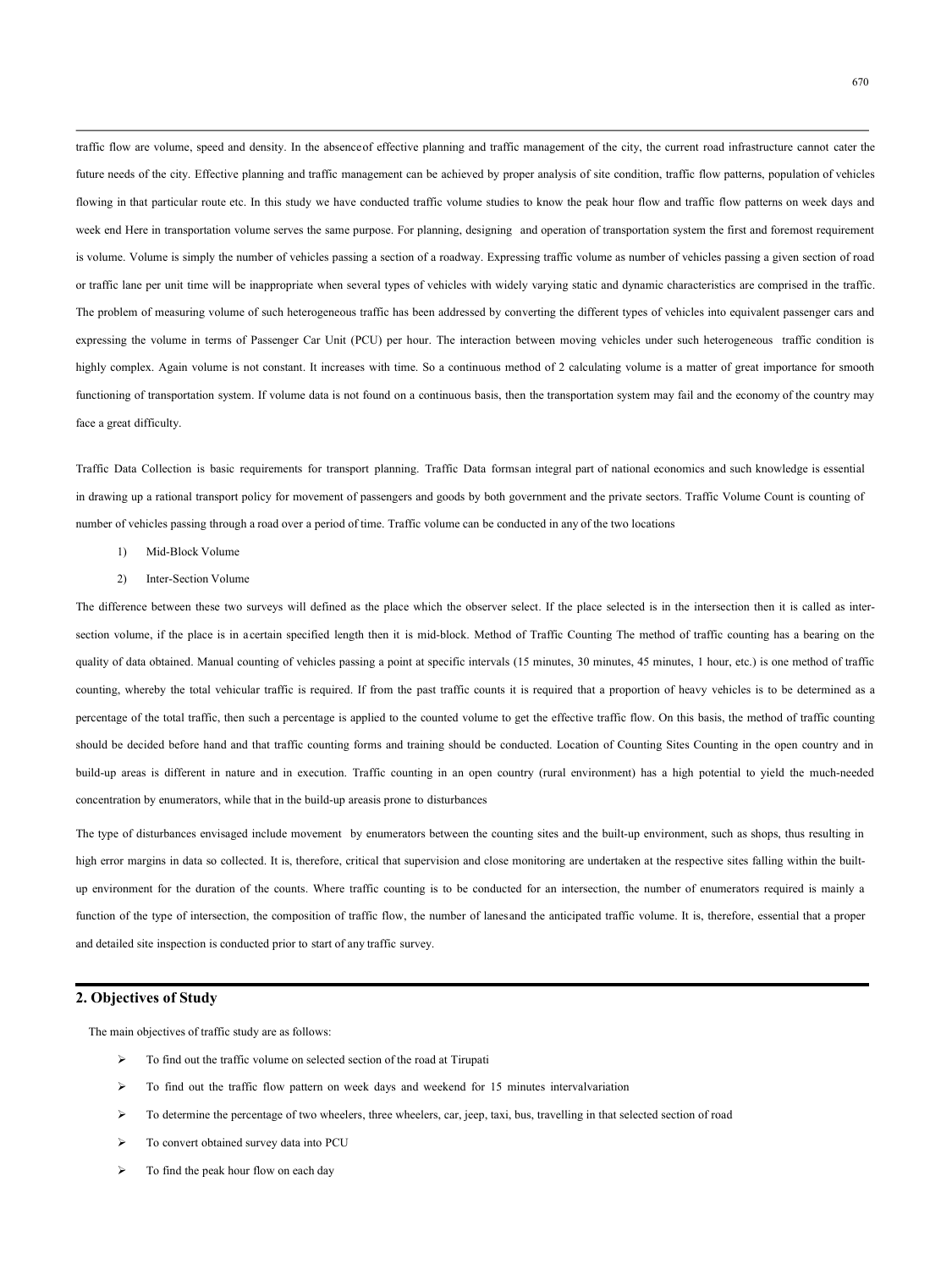671

## **3. Methodology**

The traffic analysis can be done in automatic and manual survey. Now we have done manual survey in a midblock section

#### *3.1. Automatic Method*

- Portable counters, permanent counters, and videotape are the methods by which automatic counts are recorded. Explanation: When demand exceeds the capacity of approach, the volume iscounted as the vehicle enters the intersection. This is done so because these are a more precise reflection of demand.
- The automatic count method provides a means for gathering large amounts of traffic data.Automatic counts are usually taken in 1-hour interval for each 24-hour period. The countsextend for a week, month, or year. When the counts are recorded for each 24-hour time period, the peak flow period can be identified. Automatic counts are recorded using one of three methods: portable counters, permanent counters, and videotape.

#### *3.2 Manual Method*

- Manual counts are typically used to gather data for determination of vehicle classification. Manual counts are used when the effort and expense of automated equipment are not justified. Manual counts are necessary when automatic equipment is not available.
- Volume Study Traffic volume is defined as the number of vehicles crossing a section of road per unit time at any selected period. Traffic volume studies are conducted to collect data on the number of vehicles that pass a point during a specified time period

Most applications of manual counts require small samples of data at any given location. Manual counts are rarely used when the effort and expense of automated equipment are not justified. Manual counts are necessary when automated equipment is not available. Manual counts are typically used for period of less than a day. Normal intervals for a manual count are 5, 10, or 15 minutes.

#### *3.3 Vehicle Classification*

Traffic volumes vary over time on all roads. Traffic volumes also vary dramatically from one road to another. These variations in traffic volume are even more apparent when volumes for specific vehicle types (classification) are analysed. Consequently, the vehicle classification data collection program must gather sufficient data on traffic patterns of important vehicle types to accurately quantify the truck traffic stream to meet the needs of users. These include; time of day, day of week, time of year, direction. Vehicle classification counts are used in establishing structural and geometric design criteria, computing expected highway user revenue, and computing capacity. If a high percentage of heavy trucks exist or if the vehicle mix at the crash site issuspected as contributing to the crash problem, then classification counts should be conducted.

#### **4. Traffic Survey Results**

Traffic volume survey was conducted for both directions in the selected stretch of road DIRECTION- 1, In front of srinivasam towards bus stand 4.1 DAY: MONDAY

| Type of Vehicles | <b>Total Vehicles</b> | % Composition |
|------------------|-----------------------|---------------|
| <b>Bikes</b>     | 10689                 | 51.48         |
| Auto             | 1290                  | 20.66         |
| Car              | 5076                  | 21.45         |
| <b>Bus</b>       | 628                   | 3.02          |
| tractor          | 79                    | 0.38          |

Table 1: Traffic survey Data on Monday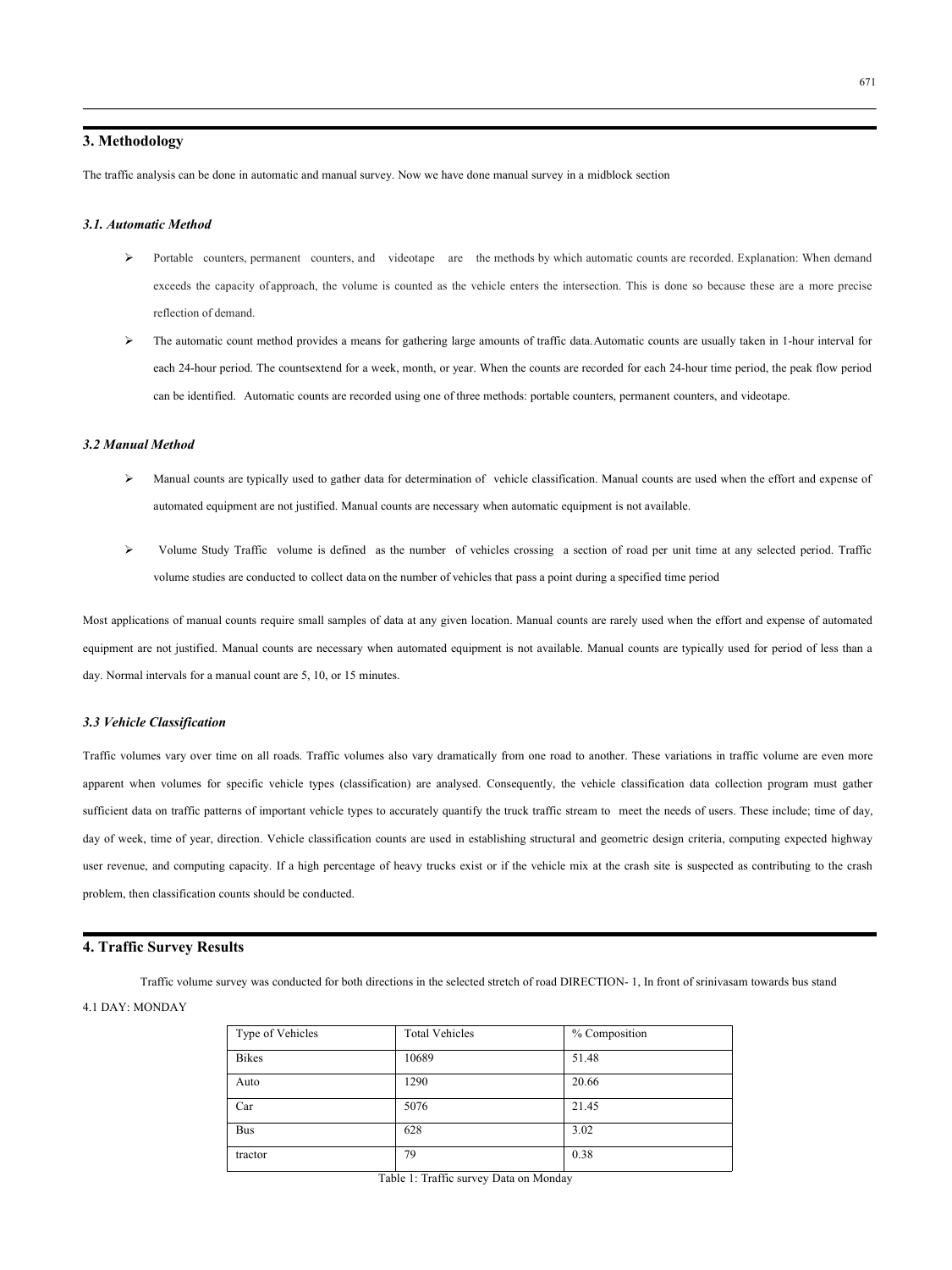## **4.2 DAY: TUESDAY**

| Type of Vehicles | <b>Total Vehicles</b> | % Composition |  |
|------------------|-----------------------|---------------|--|
| <b>Bikes</b>     | 10344                 | 48.48         |  |
| Auto             | 5713                  | 26.78         |  |
| Car              | 4884                  | 22.89         |  |
| <b>Bus</b>       | 338                   | 1.58          |  |
| tractor          | 57                    | 0.27          |  |

Table 2: Traffic survey Data on Tuesday

### **4.3 DAY: WEDNESDAY**

| Type of Vehicles | <b>Total Vehicles</b> | % Composition |  |
|------------------|-----------------------|---------------|--|
| <b>Bikes</b>     | 19110                 | 62.51         |  |
| Auto             | 5344                  | 17.48         |  |
| Car              | 5577                  | 18.24         |  |
| <b>Bus</b>       | 468                   | 1.53          |  |
| tractor          | 72                    | 0.24          |  |

Table 3: Traffic survey Data on Wednesday

## **4.4 DAY: THURSDAY**

| Type of Vehicles | <b>Total Vehicles</b> | % Composition |
|------------------|-----------------------|---------------|
| <b>Bikes</b>     | 15373                 | 57.10         |
| Auto             | 4677                  | 17.37         |
| Car              | 6270                  | 23.29         |
| <b>Bus</b>       | 531                   | 1.79          |
| tractor          | 74                    | 0.27          |

Table 4: Traffic survey Data on Thursday

## **4.5 DAY: FRIDAY**

| Type of Vehicles | <b>Total Vehicles</b> | % Composition |  |
|------------------|-----------------------|---------------|--|
| <b>Bikes</b>     | 17001                 | 59.07         |  |
| Auto             | 5474                  | 19.02         |  |
| Car              | 5682                  | 19.74         |  |
| <b>Bus</b>       | 552                   | 1.29          |  |
| tractor          | 74                    | 0.26          |  |

Table 5: Traffic survey Data on Friday

## **4.6 DAY: SATURDAY**

| Type of Vehicles | <b>Total Vehicles</b> | % Composition |
|------------------|-----------------------|---------------|
| <b>Bikes</b>     | 15921                 | 64.04         |
| Auto             | 4925                  | 18.57         |
| Car              | 5020                  | 19.05         |
| <b>Bus</b>       | 547                   | 2.06          |
| tractor          | 73                    | 0.28          |

Table 6: Traffic survey Data on Saturday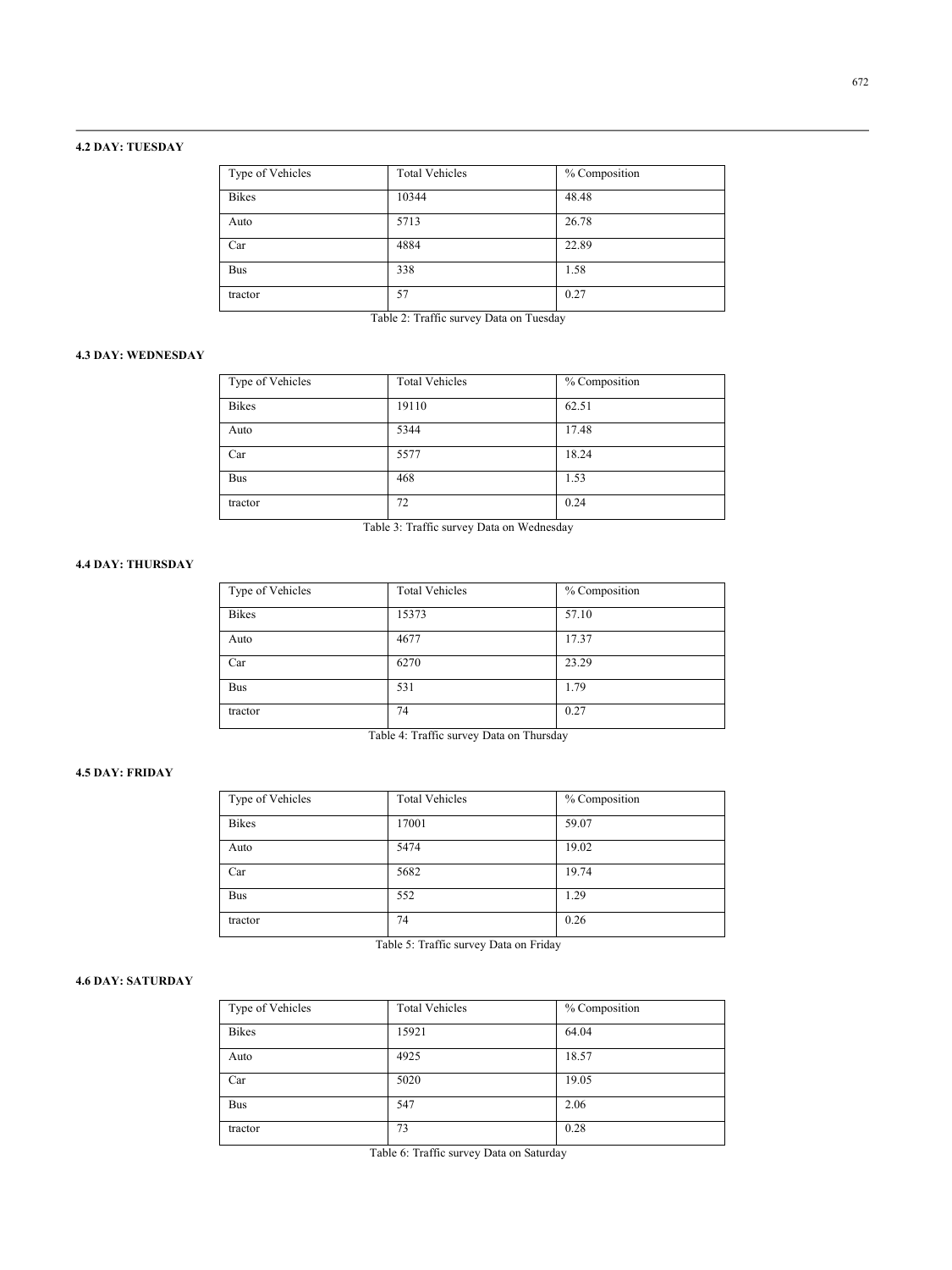## **4.7 DAY: SUNDAY**

| Type of Vehicles | <b>Total Vehicles</b> | % Composition |
|------------------|-----------------------|---------------|
| <b>Bikes</b>     | 16176                 | 56.19         |
| Auto             | 5687                  | 19.75         |
| Car              | 6298                  | 21.88         |
| <b>Bus</b>       | 551                   | 1.91          |
| tractor          | 77                    | 0.27          |

Table 7: Traffic survey Data on Sunday

| Bikes   | ∪ar     | Auto    | Bus    | Tractor   | Total   |
|---------|---------|---------|--------|-----------|---------|
| 56.41 % | 19.95 % | 21.40 % | 2.00 % | $0.24 \%$ | $100\%$ |

Table 8: The average percentage of all vehicles in the week



Figure 1: percentage of all vehicles

## **5. Traffic Survey Results Discussion**

- The percentage of bikes is more when compared to other vehicles per week andpercentage of buses is very less
- The maximum traffic flow is on Wednesday
- $\triangleright$  Percentage of public transport i.e Buses is less and need to be strengthened

## **6. Conclusion**

The following conclusion were drawn from the current study

- On Monday between 9:45-10am the number of vehicles passed and PCU are 2961,3167, on Tuesday between 10-10:15am the number of vehicles passed and PCU are 2629, 2805
- On Thursday between 8:45-9am the number of vehicles passed and respective PCU are 3120, 3374, on Friday between 8:45-9am vehicles passed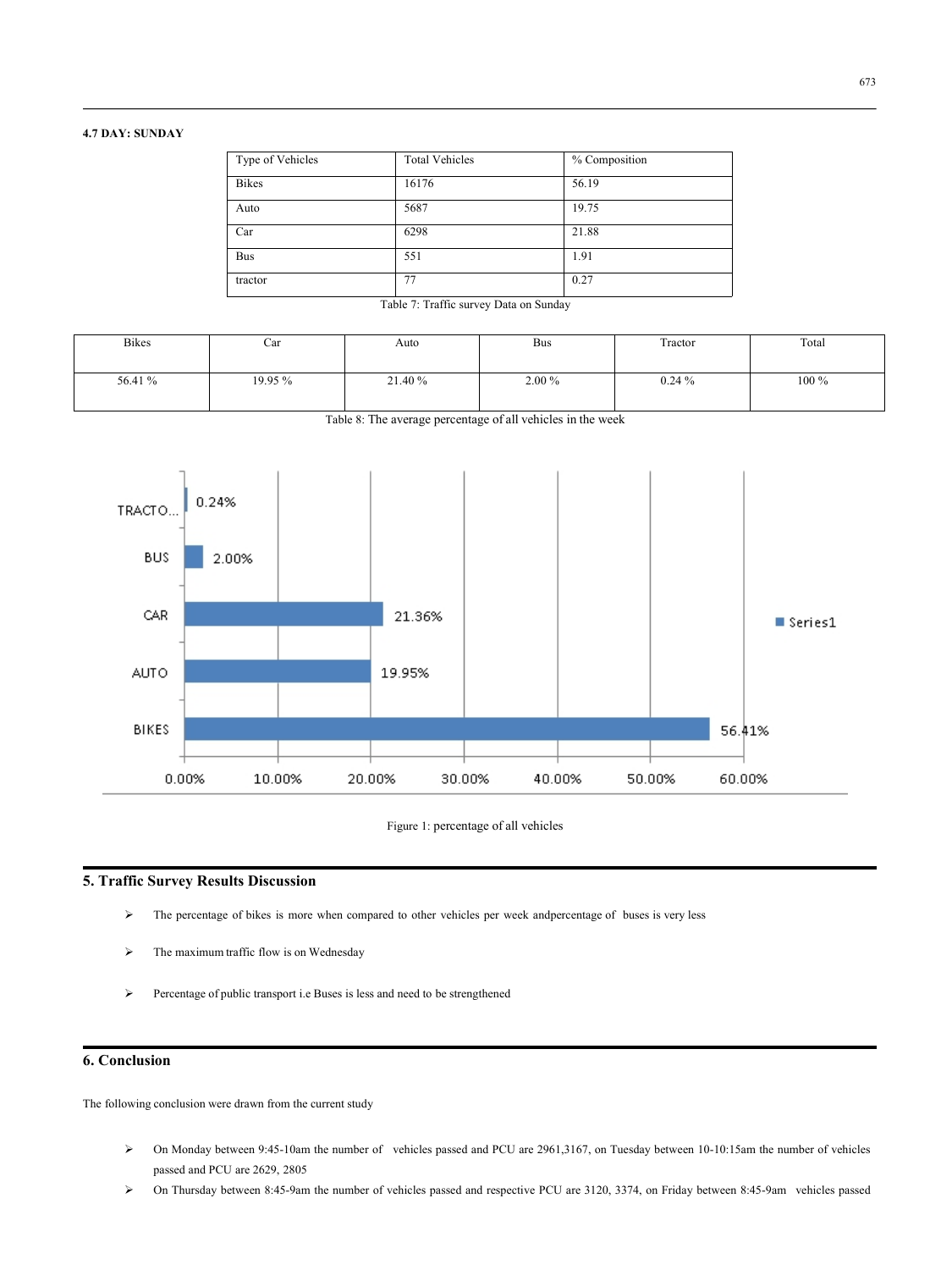and PCU are 3213,3439

- On Saturday between 9:15-9:30am the number vehicles passed and PUC are 3151, 3403
- On Sunday between 10-10:15am the number of vehicles passed and PUC are 3351, 3496
- $\triangleright$  It is observed that Wednesday the traffic flow was very high comparing all other days, between 8:45 to 9:00 am 3148 vehicles have passed through direction 1 with passenger car unit value 3428
- $\triangleright$  Volume of bikes (56.41%) was high comparing volume of car (19.95%), volume of auto's (21.4%), volume of buses 2% and volume of tractors is 0.24%

#### **7. Scope for Future Study**

- $\triangleright$  Percentage of public transport need to be improved by maximizing the volume of buses
- $\triangleright$  In this study we had conducted traffic volume study for only one week, for further studies can be done by conducting the survey for one month continuously or for longer period of time to get to know the traffic flow precisely

## 8. **References**

M. Zang, P. -K. Kim and K. -T. Lim, "Verification method to improve the efficiency of traffic survey," *2020 20th International Conference on Control, Automation and Systems (ICCAS)*, 2020, pp. 339-343, doi: 10.23919/ICCAS50221.2020.9268311.

Subasish Das, Ioannis Tsapakis,Interpretable machine learning approach in estimating traffic volume on low-volume roadways, International Journal of Transportation Science and Technology,Volume 9, Issue 1,2020,Pages 76-88,ISSN 2046-0430,https://doi.org/10.1016/j.ijtst.2019.09.004.

D. A. Tedjopurnomo, Z. Bao, B. Zheng, F. Choudhury and A. K. Qin,"A Survey on Modern Deep Neural Network for Traffic Prediction: Trends, Methods and Challenges," in IEEE Transactions on Knowledge and Data Engineering, doi: 10.1109/TKDE.2020.3001195.

Z. Kadim, K. M. Johari, D. F. Samaon, Y. S. Li and H. W. Hon, "Real-Time Deep-Learning Based Traffic Volume Count for High-Traffic Urban Arterial

Roads," 2020 IEEE 10thSymposium on Computer Applications & Industrial Electronics (ISCAIE), 2020, pp. 53-58, doi: 10.1109/ISCAIE47305.2020.9108799.

Keshuang Tang, Chaopeng Tan, Yumin Cao, Jiarong Yao, Jian Sun,A tensor decomposition method for cycle-based traffic volume estimation using sampled vehicle trajectories, Transportation Research Part C: Emerging Technologies,Volume 118,2020,102739,ISSN 0968-090X,https://doi.org/10.1016/j.trc.2020.102739.

M. Nazemi, M.A.B. van Eggermond, A. Erath, D. Schaffner, M. Joos, Kay W. Axhausen,Studying bicyclists' perceived level of safety using a bicycle simulator

combined with immersive virtual reality,Accident Analysis & Prevention,Volume 151,2021,105943,ISSN 0001-4575,https://doi.org/10.1016/j.aap.2020.105943.

Reference of the midblock survey done by IIT Chennai in Rajiv Gandhi salai (OMR)

Traffic Volume Study of Kalaburagi, Karnataka Shreeshail A Policepatil, Vishal, Roopa, Suresh, Shrishail, Prof. S K Inganaka

Traffic Volume Count and Analysis for Madiwal Junction, Bidar. PROF. BASWAKUMAR BIRADAR, Department of Civil Engineering, Guru Nanak Dev

Zhiyan Yi, Xiaoyue Cathy Liu, Nikola Markovic, Jeff Phillips,Inferencing hourly traffic volume using data-driven machine learning and graph theory, Computers, Environment and Urban Systems,Volume 85,2021,101548,ISSN 0198-9715,https://doi.org/10.1016/j.compenvurbsys.2020.101548.

D. Voordeckers, F.J.R. Meysman, P. Billen, T. Tytgat, M. Van Acker, The impact of street canyon morphology and traffic volume on NO2 values in the street canyons of Antwerp, Building and Environment, Volume 197, 2021, 1078

Thakre, C., Laxmi, V., Vijay, R. et al. Traffic noise prediction model of an Indian road: an increased scenario of vehicles and honking. Environ Sci Pollut Res 27, 38311–38320 (2020). https://doi.org/10.1007/s11356-020-09923-6

Dejun Hai, Junhong Xu, Zhengyu Duan, Chuan Chen,Effects of underground logistics system on urban freight traffic: A case study in Shanghai, China, Journal of Cleaner Production,Volume 260,2020,121019,ISSN 0959-6526,https://doi.org/10.1016/j.jclepro.2020.121019.

Peng Sun, Azzedine Boukerche, Yanjie Tao,SSGRU: A novel hybrid stacked GRU-based traffic volume prediction approach in a road network, Computer Communications,Volume 160,2020,Pages 502-511,ISSN 0140-3664,https://doi.org/10.1016/j.comcom.2020.06.028.